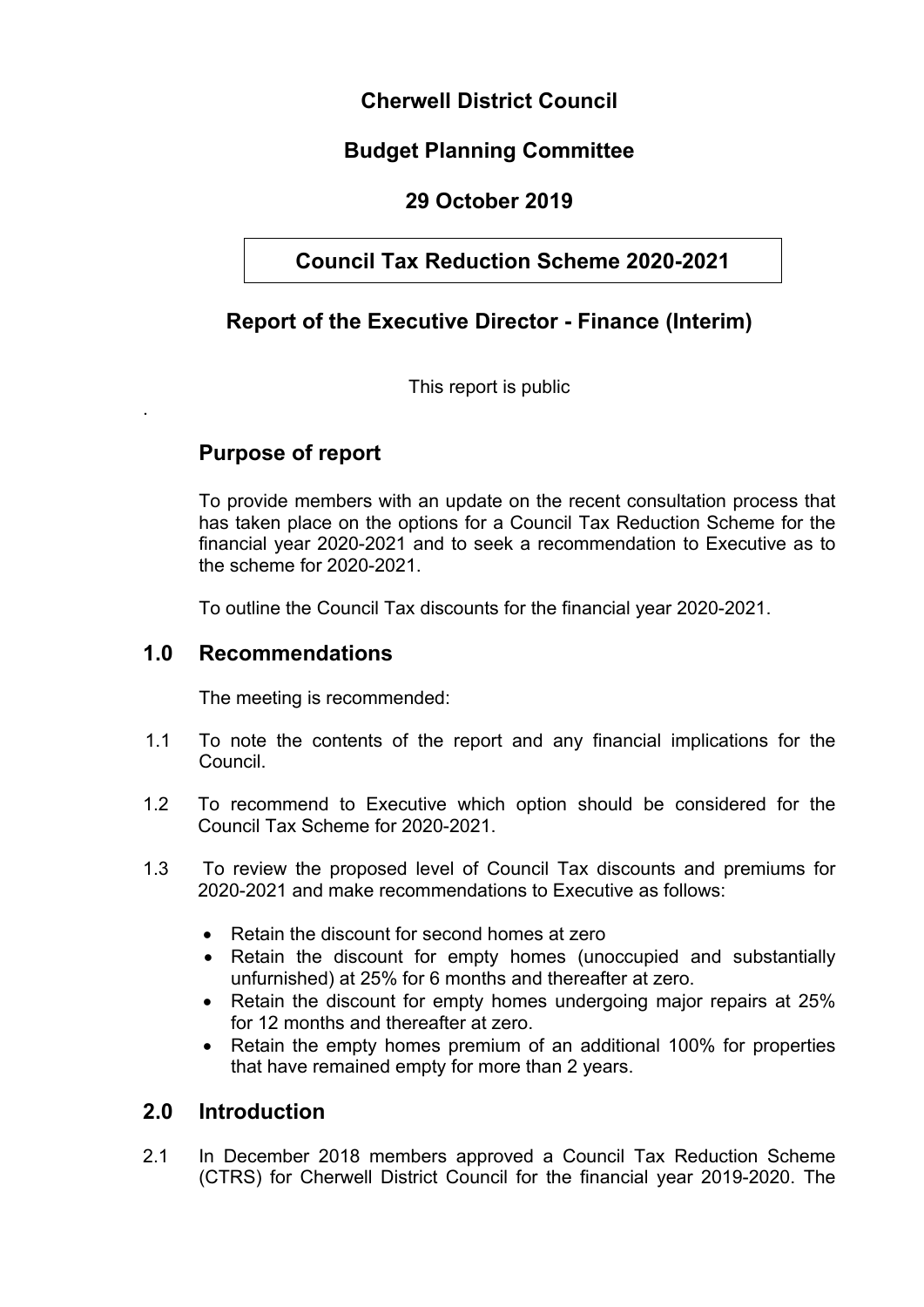scheme remained the same as in 2018-2019 and mirrors the previous Council Tax Benefit scheme.

- 2.2 The scheme for pensioners is set nationally and pensioners have not seen any change to the support they receive.
- 2.3 The Council Tax Reduction scheme is based on a fixed cash grant of approximately 90% of the previous Council Tax Benefit subsidy. This gives a funding shortfall for Cherwell of £742,430.
- 2.4 The funding shortfall is mostly offset by the changes to locally set Council Tax **Discounts**

### **3.0 Report Details**

### **Position so far**

### **Council Tax Reduction Scheme**

3.1 As the funding for CTRS is a fixed cash grant the cost of any increase in the level of demand will be borne by the Council. The Council Tax Reduction caseload has been monitored and there has been a decrease in the number of live cases from 6,607 in June 2018 to 6,457 in May 2019. This may be because people claiming Universal Credit are less likely to make a separate claim for Council Tax Reduction. We are currently working with DWP and other stakeholders to establish if this is the case and if so what can be done to support customers who may not be receiving support that they are entitled to.

### **Impact on Parish Councils**

3.2 Members may recall that the regulations for calculating the Council Tax Base were amended to reflect the Council Tax Reduction Regulations and had the effect of reducing the tax base for the billing authority, major preceptors, the Police and Crime Commissioner for Thames Valley and local preceptors. This is because Council Tax Reduction is a discount rather than a benefit and therefore, the Council does not collect the full amount of Council Tax from tax payers who qualify for Council tax Reduction. The impact of the reduced tax base was mitigated in part by changes made to discounts and exemptions. As this will be the eighth year of a Council tax Reduction Scheme parish councils should now have a clear understanding of the impact of CTR on their parish tax base.

### **Impact of the changes to discounts and exemptions**

3.3 Members will also recall that the Local Government Finance Act 2012 abolished certain exemptions with effect from 1st April 2013 and replaced them with discounts which can be determined locally.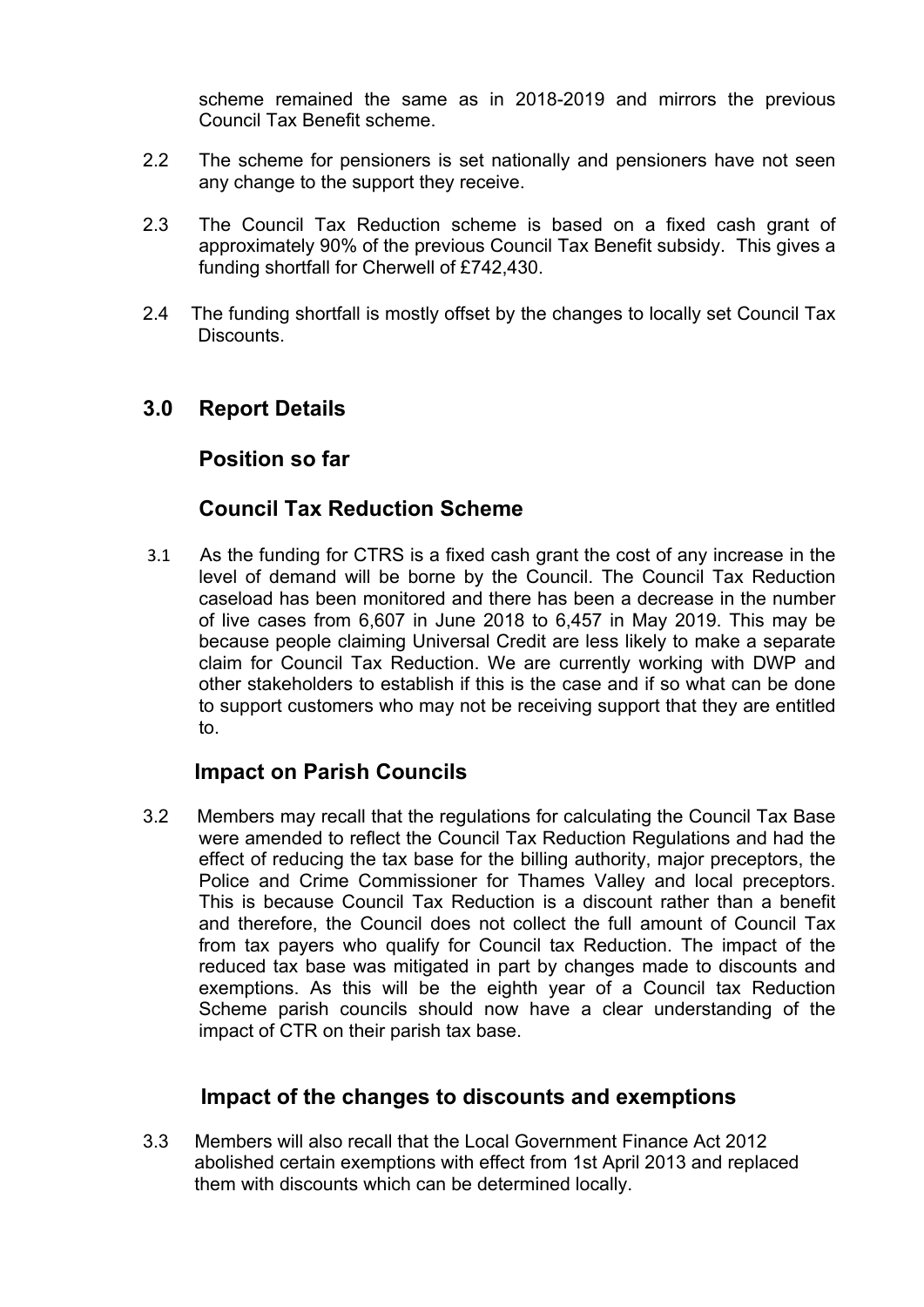- 3.4 Council determined that furnished chargeable dwellings that are not the sole or main residence of an individual (i.e. second homes) should no longer receive a discount. They had previously received a discount of 10%. If we continue to set the discount at zero it is estimated that this will result in additional income of £91,053 for the 2020-2021 financial year.
- 3.5 Council also determined that the discount in respect of unoccupied and substantially unfurnished properties should be reduced to 25% for a period of six months and thereafter to zero. As at May 2019 it is estimated that the additional income from this will be £353,186.
- 3.6 Council further exercised its discretion to determine that chargeable dwellings which are vacant and undergoing major repair work to render them habitable should be given a discount of 25% for a period of 12 months. This is expected to result in additional income of £14,974 for the financial year 2020-2021.
- 3.7 Prior to 1<sup>st</sup> April 2013 billing authorities could charge up to a maximum of 100% council tax on dwellings that have been empty for more than two years. From April 2013 local authorities were given the powers to charge a premium of up to 50% of the council tax payable. New legislation was introduced in April 2019 which allows for 100% Empty Homes Premium to be levied and this was agreed by members in December 2018. The projected income for 2020-2021 from charging an Empty Homes Premium is £308,835

### **Impact of Council Tax Reduction Scheme on collection rates**

A Council Tax collection rate of 98.27% was achieved for 2018-2019 which was an improvement on the collection rates for the financial year 2017-2018 of 97.87%. Collection rates for the first two months of the 2019-2020 are on target. In considering the Council Tax Reduction Scheme for 2020-2021 members should be mindful that any changes to the scheme that reduce entitlement to CTRS could have an adverse impact on collection rates.

## **Council Tax Reduction Scheme 2020-2021**

- 3.8 Members will be aware that the national 10% reduction in government funding for Council Tax Reduction Schemes over the last six years has been offset in part by the additional income generated by changes to discounts and exemptions. The Government has not yet released indicative funding figures for 2020- 2021. For the purposes of calculating the new Council Tax Reduction scheme for 2020-2021 an assumption has been made that funding will remain at the reduced rate.
- 3.9 In September 2019 members of Budget Planning Committee and Executive received a report providing an update on the current Council Tax Reduction Scheme (CTRS) and Council Tax discounts including the impact on collection rates. The report also provided members with the financial modelling for options for a new CTRS for the financial year 2020-2021 including a presentation which is shown at Appendix A of this report.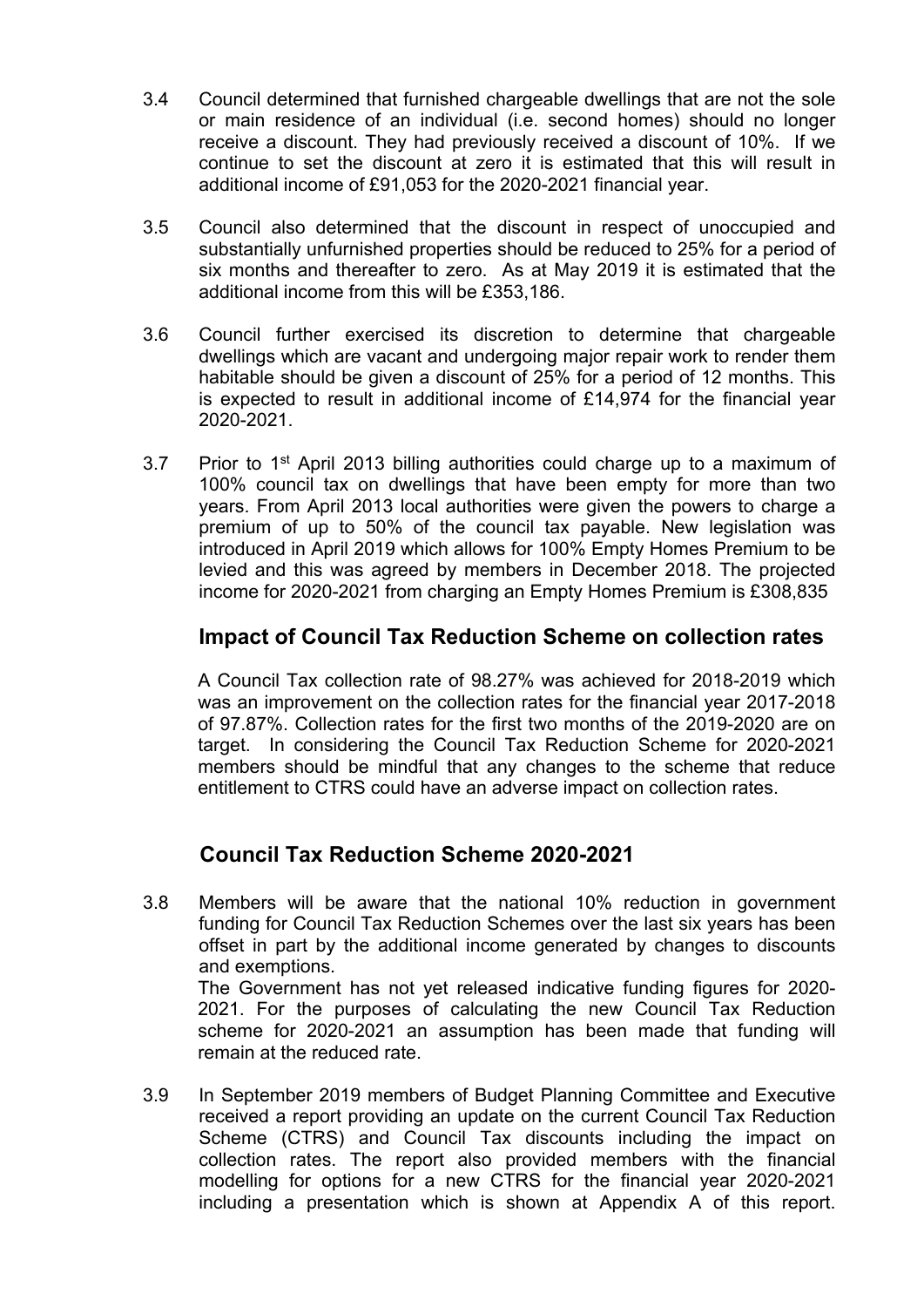Members approved (for consultation purposes only) the option of a new income banded scheme. The consultation began on 3<sup>rd</sup> September 2019 and ran until 5<sup>th</sup> October 2019.

## **Consultation Process**.

- 3.10 Members agreed a detailed consultation process on the option of a new income banded scheme. The consultation documents outlined the background to the consultation, details of the banded scheme and other options that have been considered. The consultation included the following process:
	- Detailed website information and an online survey
	- Social media promotion including Facebook and Twitter
	- Displays and customer drop-in sessions were arranged at Bodicote House (3<sup>rd</sup> September 2019 and 1<sup>st</sup> October 2019), Kiddlington (30<sup>th</sup> September 2019) and Bicester (24<sup>th</sup> September 2019).
	- Targeted consultation took place with 3,000 households selected at random (including residents who are in receipt of Council tax Reduction and households who are not). This was in the form of a letter sent on 3<sup>rd</sup> September 2019.
	- Proactive outgoing calls were made by members of the Revenues and Benefits team.
	- Consultation has also taken place with Oxfordshire County Council as a major preceptor.

### **Consultation results**.

- 3.11 The consultation was launched on Tuesday 3<sup>rd</sup> September 2019 and concluded on Friday 5<sup>th</sup> October 2019. Colleagues in the Performance and Insight team have analysed the results and have prepared a report to summarise the outcomes. A copy of the full report is attached at Appendix B of this report. A total of 111 responses were received and the main outcomes are as follows:
- The majority of the respondents (61%) are aged between 35 and 64
- Just over 12% of the respondents have some sort of disability that limits their day to day activities.
- 30 of the respondents (30%) are either in receipt of Council Tax Reduction or someone in their household is.
- 89% of the people who took part in the consultation had read the background information on CTRS. 8% had not read the background information and the remaining respondents elected for didn't know.
- 109 people responded to the question "do you think the Council should replace the existing scheme to help to reduce Council Tax bills and to help with budgeting". Of the 109 respondents 83% (91) agree that the Council should replace the existing scheme, 8% (9) did not agree with this proposal and 11 people didn't know. The majority of the additional comments made on this proposal were quite positive.
- 73% of the respondents (78 people) agree that the Council should introduce an income banded scheme. 20% do not agree with the idea of an income banded scheme and 12 people did not respond or did not know.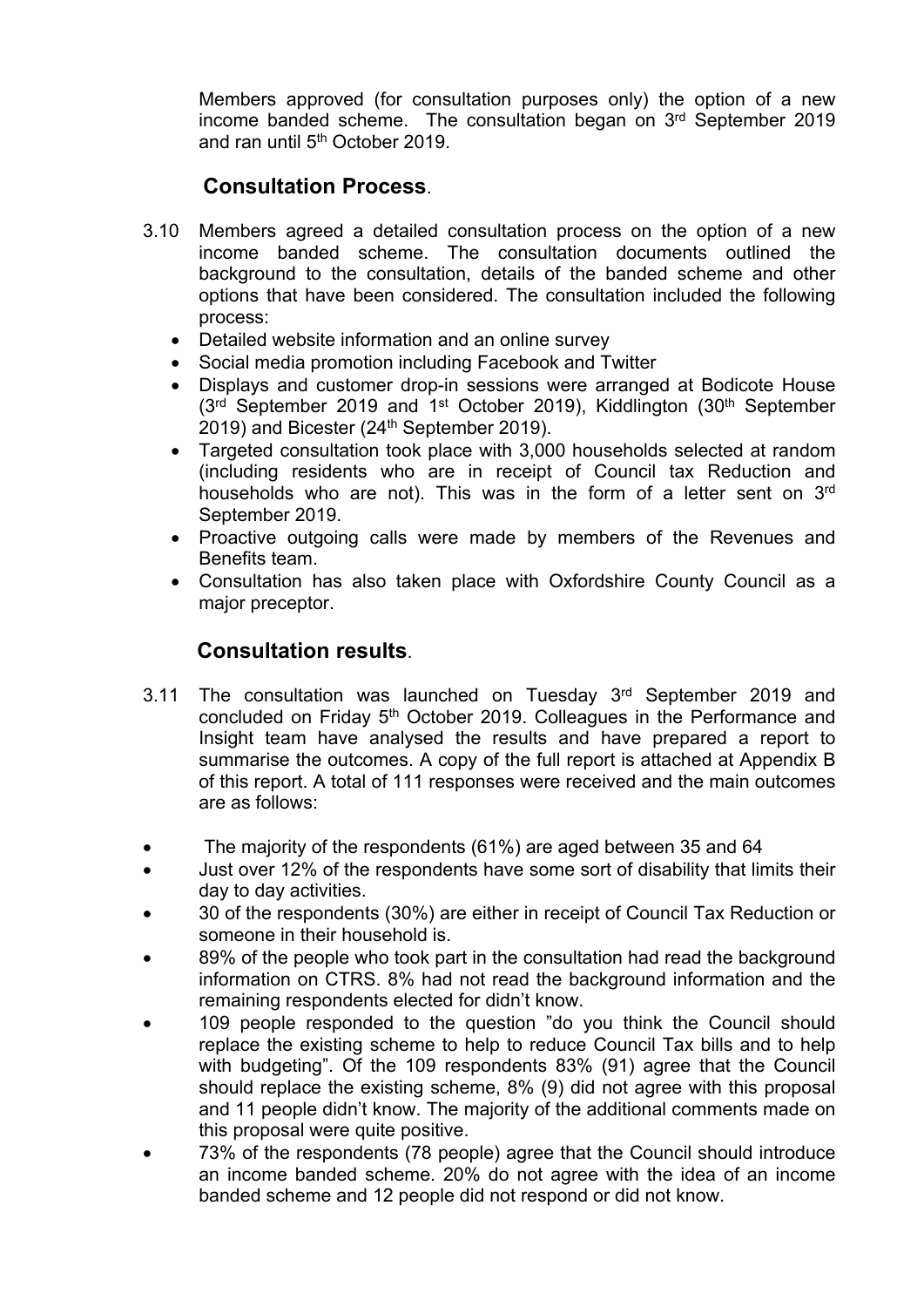- The consultation asked if respondents agree or disagree with the proposed income bands. 43% (45) agree with the proposed bands, 17% (18 respondents) disagree with the income bands proposed and a further 45 people did not know or didn't respond
- Just over a fifth of people feel that the Council should retain the current CTRS scheme and 59% do not feel that the current scheme should be.

## **Options**

#### **Option 1 –A new banded income CTR scheme for those of working age.**

This is an income-banded scheme which will assess the maximum level of Council Tax Reduction based on the net income of the applicant and household members.

The main principles of the scheme are as follows:

- If the applicant or partner is in receipt of one of the main passported benefits (Income Support, Job Seeker's Allowance Income Based and Income Related Employment and Support Allowance or receiving War Widows or War Disablement Pensions they will automatically be placed in the highest band of the scheme and will receive 100% support.
- Working age households will receive a discount, depending on their level of income and the band that they fall into.
- Under this scheme, as part of our ongoing commitment to support disabled people, we will continue to disregard Disability Living Allowance, Personal Independence Payments, War Disablement Benefits and will also continue to disregard Child Benefit and child maintenance.
- A banded scheme will be simpler for residents to understand and any future changes to the value of awards can be achieved by simply adjusting the banding thresholds. The proposed model has a redistribution effect from households in higher Council Tax bands to those in lower Council Tax bands.
- Although the proposed scheme only offers a very small reduction in costs it is likely to result in administrative savings.

Appendix A of this report shows a presentation offered to members of this Committee illustrating the suggested scheme and the impact on our residents.

#### **Option 2 – No change to current local Council Tax Reduction scheme or Council Tax discounts and uprating the Council Tax Regulations in line with DWP annual uprating.**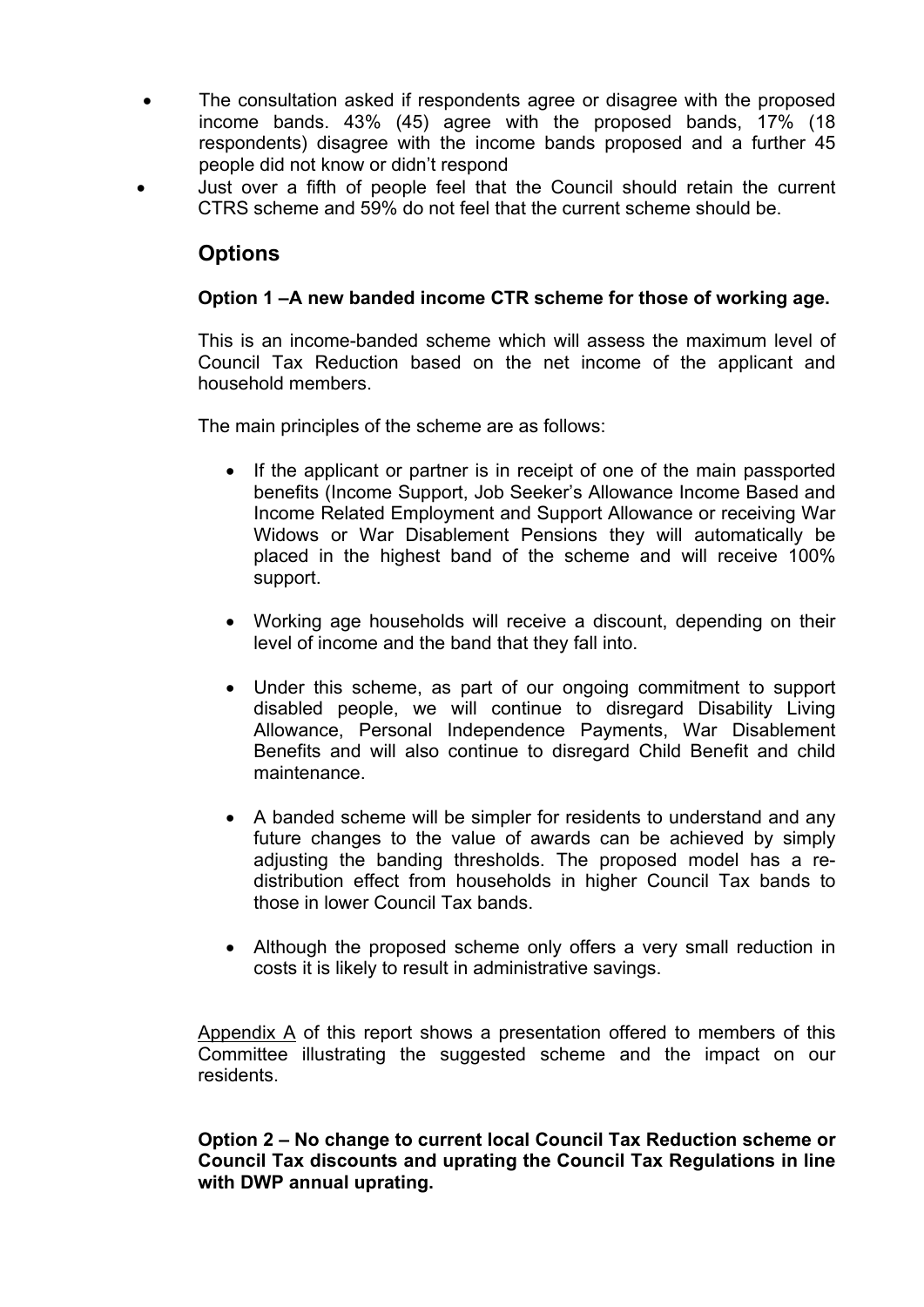The 'change nothing' approach would mean retaining the current Council Tax Reduction Scheme. The only change required would be the minor changes to the Regulations. This option would continue the move further away from the Housing Benefit and Universal Credit legislation which as outlined earlier in this report is both confusing for residents and more costly for the Council

#### **Option 3 – Revised Council Tax Reduction scheme with current Council Tax Discounts**

 This option could include reducing support for working age people and would mean that all working age claimants would have to pay a percentage of their Council Tax liability regardless of their circumstances. Percentages of 100%, 91.5%, 90%, 85% and 80% can be modelled. This is effectively similar to Option 2 but with differing levels of support for our residents. As with Option 2 this would mean that the CTR scheme is increasingly different to the Housing Benefit legislation and this will only increase as Universal Credit replaces Housing Benefit. This leads to confusion for residents who will receive multiple bills and is administratively more of a burden for the Council.

#### **Option 4 – To retain the current Council Tax Reduction scheme but to introduce a tolerance figure, whereby claims are not amended unless the change in income is over a set amount. No change to Council Tax Discounts**

 This option would also mean that the CTR scheme is increasingly different to the existing Housing Benefit and Universal Credit legislation and although fewer changes would be actioned it would be confusing for residents and the administrative burden would remain.

|                                | 100%       | 91.5%      | 90%        | 85%         | 80%        |
|--------------------------------|------------|------------|------------|-------------|------------|
|                                | £          | £          | £          | £           | £000       |
| Overall funding loss           | 742,430    | 742,430    | 742,430    | 742,430     | 742,430    |
| Second<br>homes                | $-91,053$  | $-91,053$  | $-91,053$  | $-91,053$   | $-91,053$  |
| income                         |            |            |            |             |            |
| Empty<br>homes                 | $-353,186$ | $-353,186$ | $-353,186$ | $-353,186$  | $-353,186$ |
| with<br>income                 |            |            |            |             |            |
| discount of 25% for            |            |            |            |             |            |
| 6 months                       |            |            |            |             |            |
| Uninhabitable                  | $-14,974$  | $-14,974$  | $-14,974$  | $-14,974$   | $-14,974$  |
| homes discount of              |            |            |            |             |            |
| 25% for 12 months              |            |            |            |             |            |
| term empty<br>Long             | $-308,835$ | $-308,385$ | $-308,835$ | $-308,835-$ | $-308,835$ |
| premium at 100%                |            |            |            |             |            |
| Reduction                      | $\Omega$   |            |            |             |            |
| expenditure<br>in.             |            |            |            |             |            |
| based on % liability           |            | -413,785   | -486,378   | $-727,420$  | -966,068   |
| <b>Total funding gap</b>       | $-25,618$  | 413,785    | $-511,996$ | $-753,038$  | $-991,686$ |
| (+) /additional                |            |            |            |             |            |
| income $(-)$                   |            |            |            |             |            |
| <b>Funding</b><br>$(+)$<br>gap | $-1,793$   | $-30,758$  | $-35,840$  | $-52,713$   | $-69,418$  |
| /additional income             |            |            |            |             |            |
| (-)for CDC based               |            |            |            |             |            |
| on 7%                          |            |            |            |             |            |

#### **Financial Summary of options 2- 4**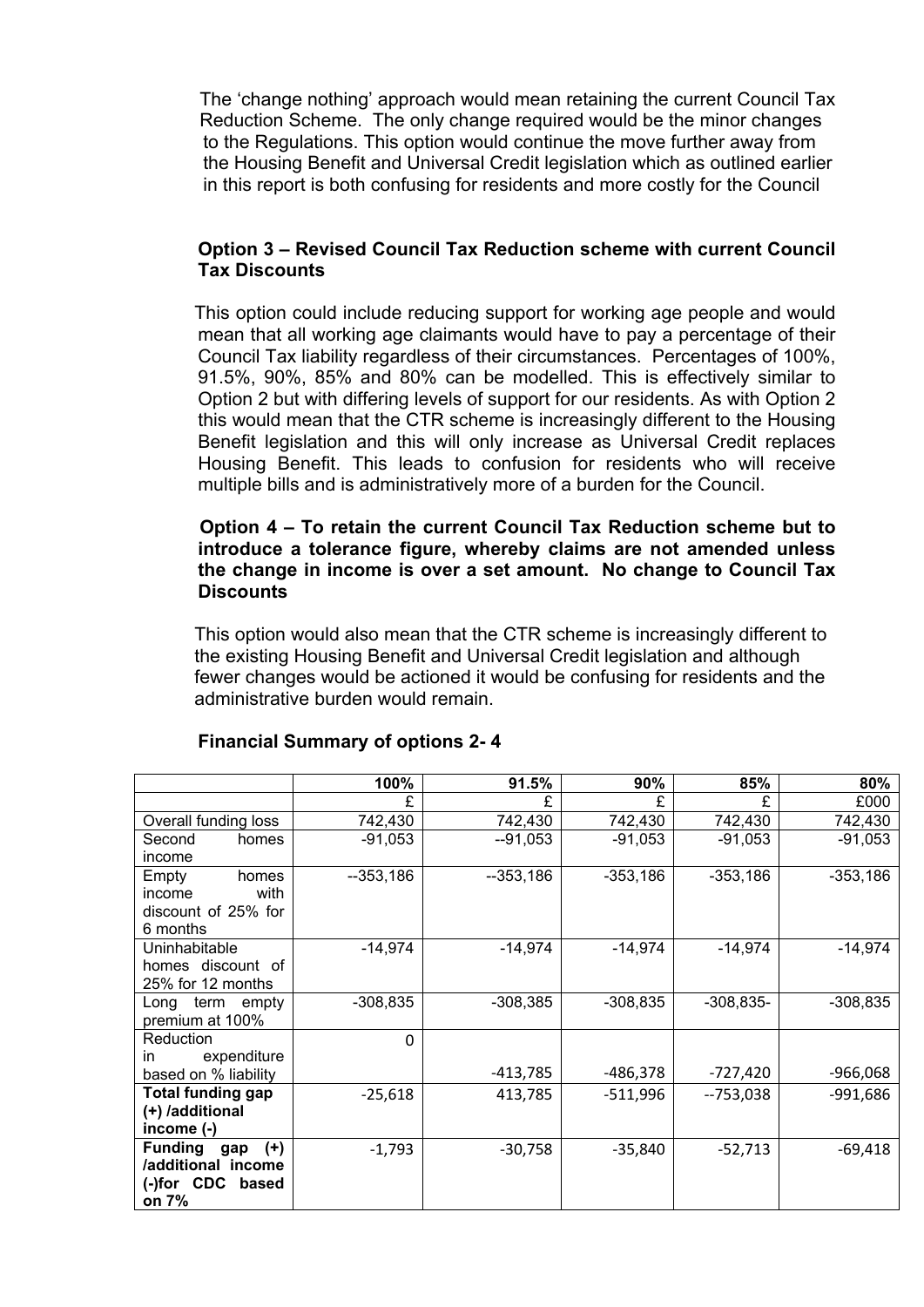The proposed income banded scheme has been modelled to redistribute the amount that would be paid out under the current 100% scheme.

 Based on current modelling as at May 2019 the introduction of a banded scheme would offer a small reduction in expenditure of £4,393.47

### **4.0 Conclusion and Reasons for Recommendations**

- 4.1 From April 2013 Council Tax Benefit was abolished and replaced with a local Council Tax Reduction Scheme.
- 4.2 Members are asked to consider the results of the consultation and to make a recommendation to Executive as to a scheme for the financial year 2020- 2021.

### **5.0 Consultation**

There is a requirement to consult with the public, major preceptors and other parties who may have an interest in the Council Tax Reduction Scheme on any material changes to the scheme.

Consultation has taken place with residents, stakeholders and with major preceptors.

### **6.0 Alternative Options and Reasons for Rejection**

6.1 The following alternative options have been identified and rejected for the reasons as set out below.

Option 1: To not recommend any of the options for a scheme for 2020-2021. This would have financial implications for the Council and those residents affected by Welfare Reform.

### **7.0 Implications**

#### **Financial and Resource Implications**

7.1 The financial consequences, which are laid out in the report, are broadly cost neutral, in line with approach discussed and agreed at the previous committee.

Comments checked by: Dominic Oakeshott, Assistant Director – Finance (interim). 0300 003 0110, [dominic.oakeshott@cherwell-dc.gov.uk](mailto:dominic.oakeshott@cherwell-dc.gov.uk)

#### **Legal Implications**

7.2 The Council is required to review its Council Tax Reduction Scheme on an annual basis and if it determines to make changes then it must consult on the revised scheme. Failure to do so will adversely affect the reputation of the Council and will have a financial implication for residents as well as exposing